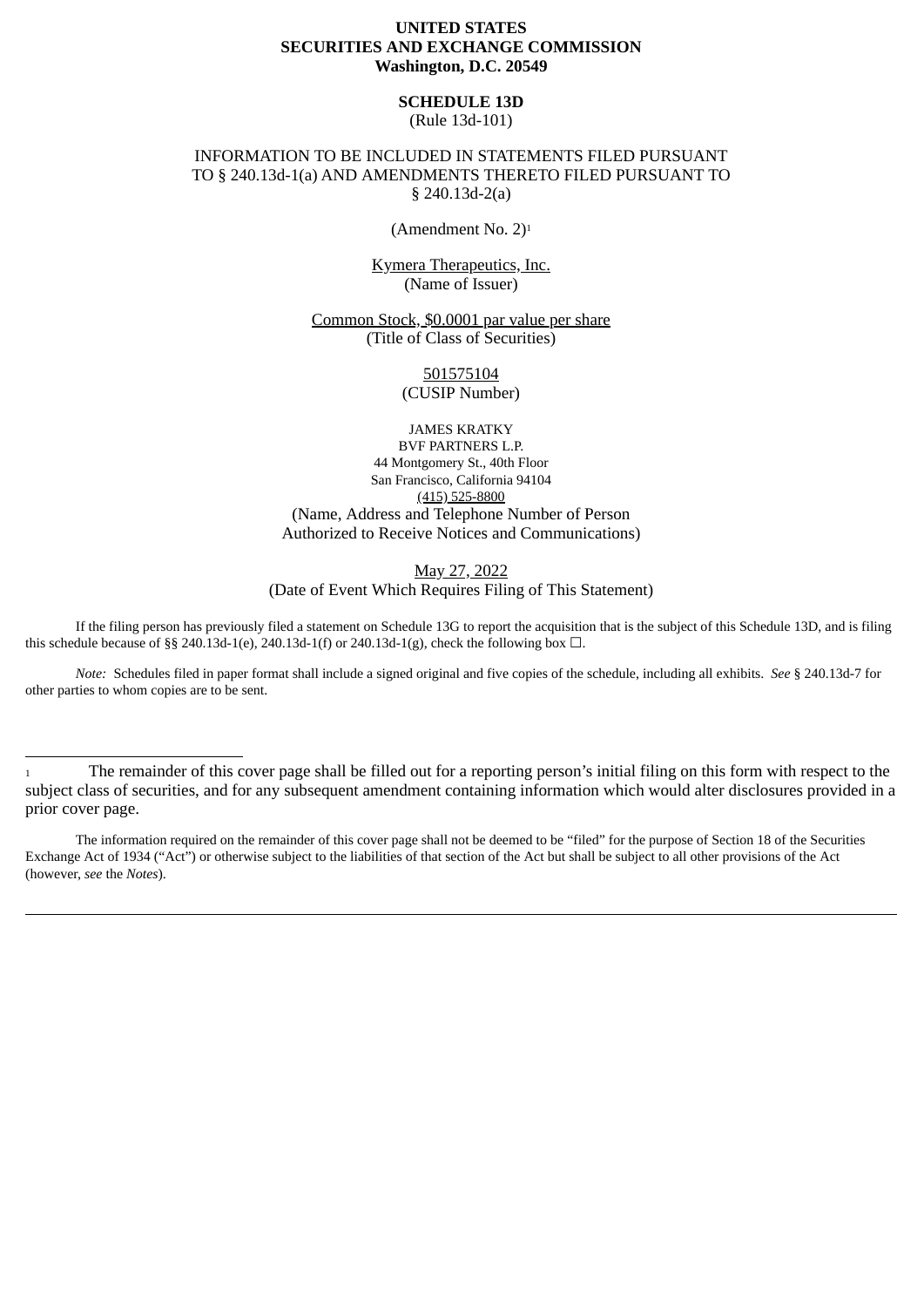| 1                                 | NAME OF REPORTING PERSON                                                        |                                                                                    |                 |  |
|-----------------------------------|---------------------------------------------------------------------------------|------------------------------------------------------------------------------------|-----------------|--|
|                                   |                                                                                 |                                                                                    |                 |  |
| $\overline{2}$                    |                                                                                 | BIOTECHNOLOGY VALUE FUND, L.P.<br>CHECK THE APPROPRIATE BOX IF A MEMBER OF A GROUP | $(a) \boxtimes$ |  |
|                                   | (b)                                                                             |                                                                                    |                 |  |
|                                   |                                                                                 |                                                                                    |                 |  |
| 3                                 | <b>SEC USE ONLY</b>                                                             |                                                                                    |                 |  |
|                                   |                                                                                 |                                                                                    |                 |  |
| $\overline{4}$                    | <b>SOURCE OF FUNDS</b>                                                          |                                                                                    |                 |  |
|                                   |                                                                                 |                                                                                    |                 |  |
|                                   | <b>WC</b>                                                                       |                                                                                    |                 |  |
| 5                                 |                                                                                 | CHECK BOX IF DISCLOSURE OF LEGAL PROCEEDINGS IS REQUIRED PURSUANT TO ITEM 2(d) OR  | $\Box$          |  |
|                                   | 2(e)                                                                            |                                                                                    |                 |  |
|                                   |                                                                                 |                                                                                    |                 |  |
| 6                                 |                                                                                 | CITIZENSHIP OR PLACE OF ORGANIZATION                                               |                 |  |
|                                   |                                                                                 |                                                                                    |                 |  |
|                                   | <b>DELAWARE</b>                                                                 |                                                                                    |                 |  |
| <b>NUMBER OF</b><br><b>SHARES</b> | $\overline{7}$                                                                  | <b>SOLE VOTING POWER</b>                                                           |                 |  |
| <b>BENEFICIALLY</b>               |                                                                                 | $-0-$                                                                              |                 |  |
| <b>OWNED BY</b>                   | 8                                                                               | <b>SHARED VOTING POWER</b>                                                         |                 |  |
| EACH                              |                                                                                 |                                                                                    |                 |  |
| <b>REPORTING</b>                  |                                                                                 | 2,195,696                                                                          |                 |  |
| PERSON WITH                       | 9                                                                               | <b>SOLE DISPOSITIVE POWER</b>                                                      |                 |  |
|                                   |                                                                                 | $-0-$                                                                              |                 |  |
|                                   | 10                                                                              | <b>SHARED DISPOSITIVE POWER</b>                                                    |                 |  |
|                                   |                                                                                 |                                                                                    |                 |  |
|                                   |                                                                                 | 2,195,696                                                                          |                 |  |
| 11                                |                                                                                 | AGGREGATE AMOUNT BENEFICIALLY OWNED BY EACH REPORTING PERSON                       |                 |  |
|                                   | 2,195,696                                                                       |                                                                                    |                 |  |
| 12                                | CHECK BOX IF THE AGGREGATE AMOUNT IN ROW (11) EXCLUDES CERTAIN SHARES<br>$\Box$ |                                                                                    |                 |  |
|                                   |                                                                                 |                                                                                    |                 |  |
|                                   |                                                                                 |                                                                                    |                 |  |
| 13                                |                                                                                 | PERCENT OF CLASS REPRESENTED BY AMOUNT IN ROW (11)                                 |                 |  |
|                                   | 4.3%                                                                            |                                                                                    |                 |  |
| 14                                | TYPE OF REPORTING PERSON                                                        |                                                                                    |                 |  |
|                                   |                                                                                 |                                                                                    |                 |  |
|                                   | PN                                                                              |                                                                                    |                 |  |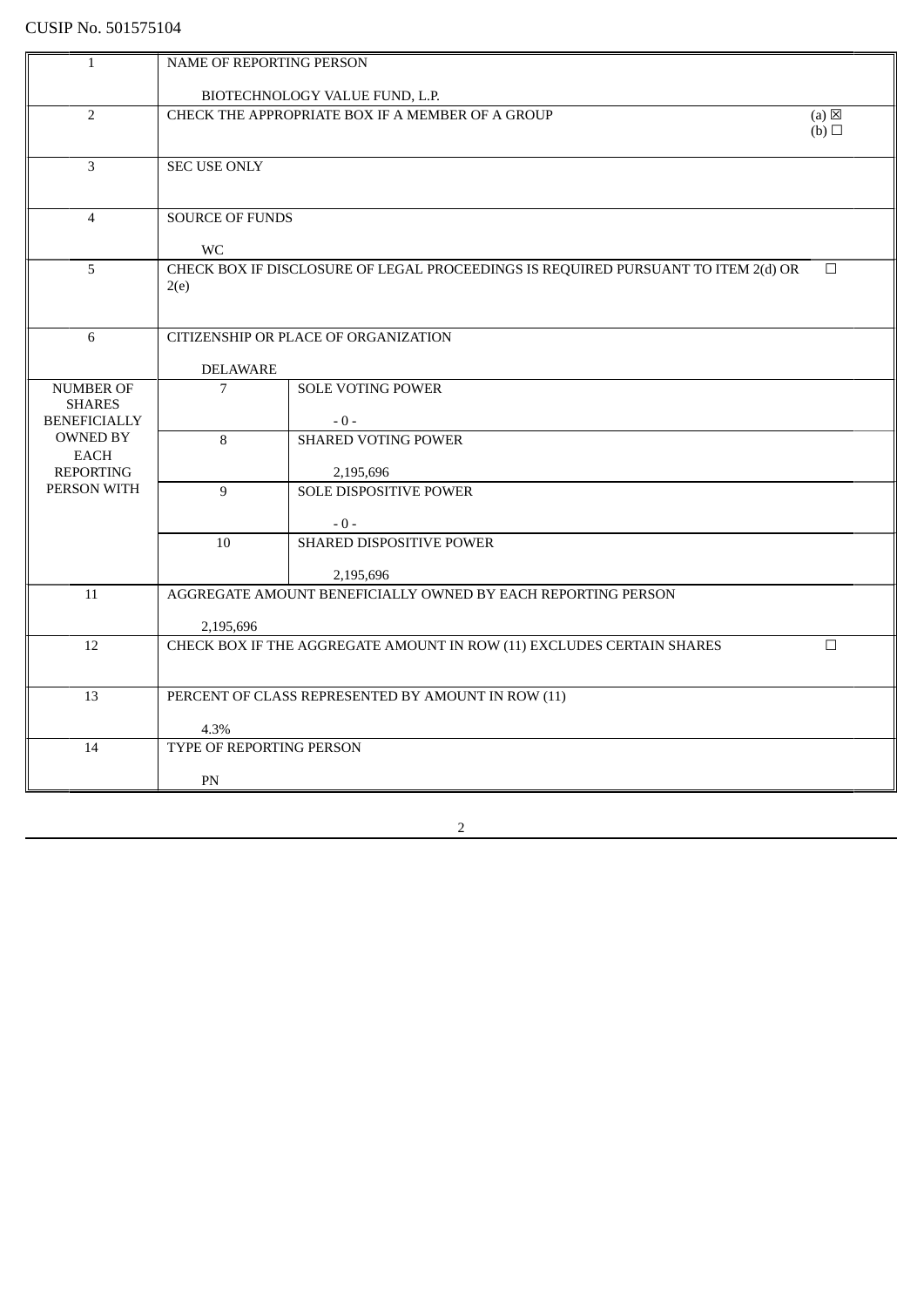| $\mathbf{1}$                    | NAME OF REPORTING PERSON                                                        |                                                                                   |        |  |
|---------------------------------|---------------------------------------------------------------------------------|-----------------------------------------------------------------------------------|--------|--|
|                                 |                                                                                 | <b>BVF I GP LLC</b>                                                               |        |  |
| $\overline{2}$                  |                                                                                 | CHECK THE APPROPRIATE BOX IF A MEMBER OF A GROUP<br>$(a) \boxtimes$               |        |  |
|                                 | (b)                                                                             |                                                                                   |        |  |
|                                 |                                                                                 |                                                                                   |        |  |
| 3                               | <b>SEC USE ONLY</b>                                                             |                                                                                   |        |  |
|                                 |                                                                                 |                                                                                   |        |  |
|                                 |                                                                                 |                                                                                   |        |  |
| $\overline{4}$                  | <b>SOURCE OF FUNDS</b>                                                          |                                                                                   |        |  |
|                                 | AF                                                                              |                                                                                   |        |  |
| 5                               |                                                                                 | CHECK BOX IF DISCLOSURE OF LEGAL PROCEEDINGS IS REQUIRED PURSUANT TO ITEM 2(d) OR | $\Box$ |  |
|                                 | 2(e)                                                                            |                                                                                   |        |  |
|                                 |                                                                                 |                                                                                   |        |  |
|                                 |                                                                                 |                                                                                   |        |  |
| 6                               |                                                                                 | <b>CITIZENSHIP OR PLACE OF ORGANIZATION</b>                                       |        |  |
|                                 | <b>DELAWARE</b>                                                                 |                                                                                   |        |  |
| <b>NUMBER OF</b>                | 7                                                                               | <b>SOLE VOTING POWER</b>                                                          |        |  |
| <b>SHARES</b>                   |                                                                                 |                                                                                   |        |  |
| <b>BENEFICIALLY</b>             |                                                                                 | $-0-$                                                                             |        |  |
| <b>OWNED BY</b>                 | 8                                                                               | <b>SHARED VOTING POWER</b>                                                        |        |  |
| <b>EACH</b><br><b>REPORTING</b> |                                                                                 |                                                                                   |        |  |
| PERSON WITH                     | 9                                                                               | 2,195,696<br><b>SOLE DISPOSITIVE POWER</b>                                        |        |  |
|                                 |                                                                                 |                                                                                   |        |  |
|                                 |                                                                                 | $-0-$                                                                             |        |  |
|                                 | 10                                                                              | <b>SHARED DISPOSITIVE POWER</b>                                                   |        |  |
|                                 |                                                                                 |                                                                                   |        |  |
|                                 |                                                                                 | 2,195,696<br>AGGREGATE AMOUNT BENEFICIALLY OWNED BY EACH REPORTING PERSON         |        |  |
| 11                              |                                                                                 |                                                                                   |        |  |
|                                 | 2,195,696                                                                       |                                                                                   |        |  |
| 12                              | CHECK BOX IF THE AGGREGATE AMOUNT IN ROW (11) EXCLUDES CERTAIN SHARES<br>$\Box$ |                                                                                   |        |  |
|                                 |                                                                                 |                                                                                   |        |  |
|                                 |                                                                                 |                                                                                   |        |  |
| 13                              |                                                                                 | PERCENT OF CLASS REPRESENTED BY AMOUNT IN ROW (11)                                |        |  |
|                                 | 4.3%                                                                            |                                                                                   |        |  |
| 14                              | TYPE OF REPORTING PERSON                                                        |                                                                                   |        |  |
|                                 |                                                                                 |                                                                                   |        |  |
|                                 | 00                                                                              |                                                                                   |        |  |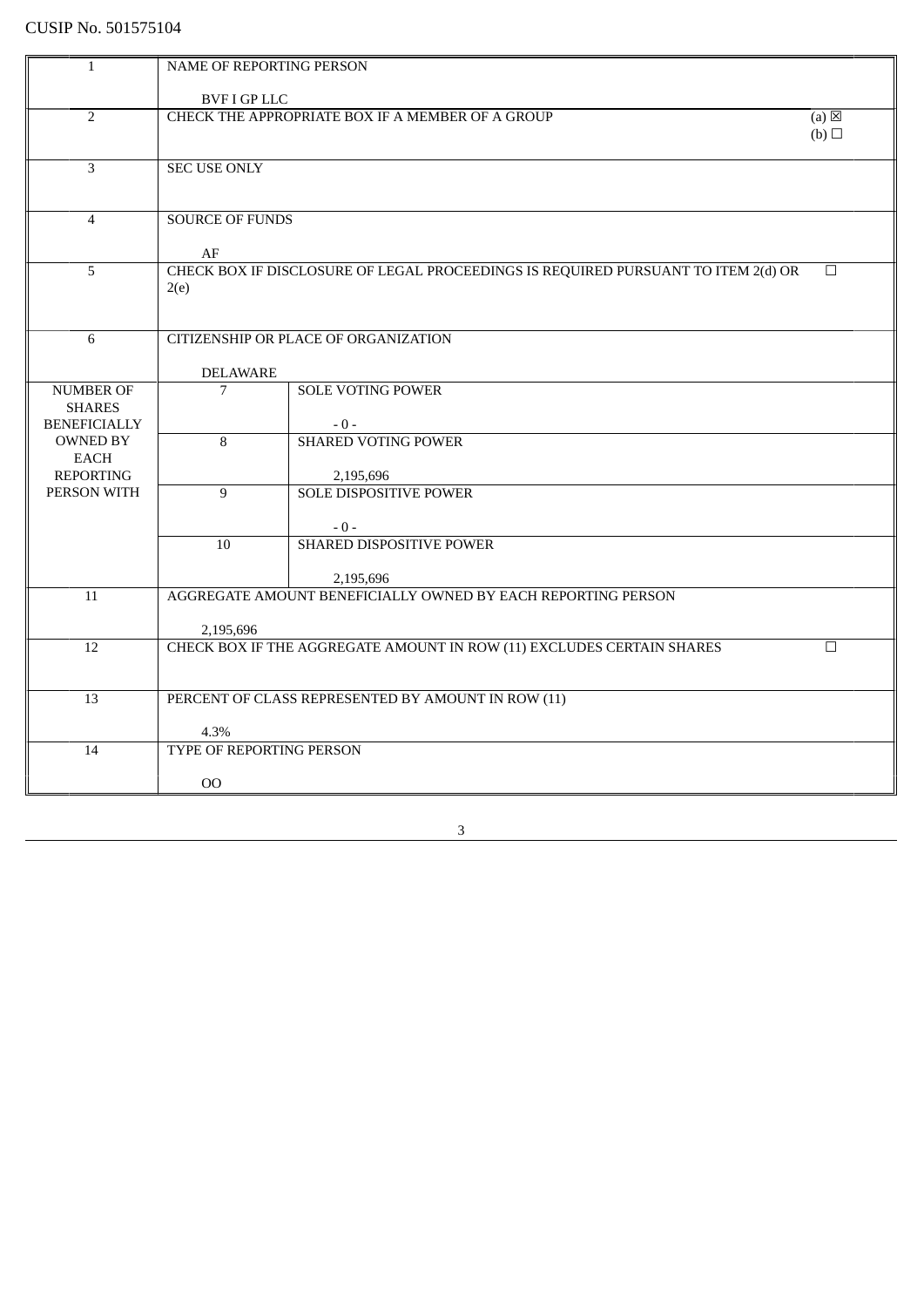| $\mathbf{1}$                           | NAME OF REPORTING PERSON                                                                     |                                                                                   |        |  |
|----------------------------------------|----------------------------------------------------------------------------------------------|-----------------------------------------------------------------------------------|--------|--|
|                                        |                                                                                              | BIOTECHNOLOGY VALUE FUND II, L.P.                                                 |        |  |
| $\overline{2}$                         | CHECK THE APPROPRIATE BOX IF A MEMBER OF A GROUP<br>$(a) \boxtimes$                          |                                                                                   |        |  |
|                                        |                                                                                              |                                                                                   | (b)    |  |
| 3                                      | <b>SEC USE ONLY</b>                                                                          |                                                                                   |        |  |
|                                        |                                                                                              |                                                                                   |        |  |
|                                        |                                                                                              |                                                                                   |        |  |
| $\overline{4}$                         | <b>SOURCE OF FUNDS</b>                                                                       |                                                                                   |        |  |
|                                        | <b>WC</b>                                                                                    |                                                                                   |        |  |
| 5                                      |                                                                                              | CHECK BOX IF DISCLOSURE OF LEGAL PROCEEDINGS IS REQUIRED PURSUANT TO ITEM 2(d) OR | $\Box$ |  |
|                                        | 2(e)                                                                                         |                                                                                   |        |  |
|                                        |                                                                                              |                                                                                   |        |  |
| 6                                      |                                                                                              | CITIZENSHIP OR PLACE OF ORGANIZATION                                              |        |  |
|                                        | <b>DELAWARE</b>                                                                              |                                                                                   |        |  |
| <b>NUMBER OF</b>                       | $\overline{7}$                                                                               | <b>SOLE VOTING POWER</b>                                                          |        |  |
| <b>SHARES</b>                          |                                                                                              |                                                                                   |        |  |
| <b>BENEFICIALLY</b><br><b>OWNED BY</b> | 8                                                                                            | $-0-$<br><b>SHARED VOTING POWER</b>                                               |        |  |
| <b>EACH</b>                            |                                                                                              |                                                                                   |        |  |
| <b>REPORTING</b>                       |                                                                                              | 1,627,928                                                                         |        |  |
| PERSON WITH                            | 9                                                                                            | <b>SOLE DISPOSITIVE POWER</b>                                                     |        |  |
|                                        |                                                                                              | $-0-$                                                                             |        |  |
|                                        | 10                                                                                           | SHARED DISPOSITIVE POWER                                                          |        |  |
|                                        |                                                                                              | 1,627,928                                                                         |        |  |
| 11                                     |                                                                                              | AGGREGATE AMOUNT BENEFICIALLY OWNED BY EACH REPORTING PERSON                      |        |  |
|                                        |                                                                                              |                                                                                   |        |  |
| 12                                     | 1,627,928<br>CHECK BOX IF THE AGGREGATE AMOUNT IN ROW (11) EXCLUDES CERTAIN SHARES<br>$\Box$ |                                                                                   |        |  |
|                                        |                                                                                              |                                                                                   |        |  |
|                                        |                                                                                              |                                                                                   |        |  |
| 13                                     |                                                                                              | PERCENT OF CLASS REPRESENTED BY AMOUNT IN ROW (11)                                |        |  |
|                                        | 3.2%                                                                                         |                                                                                   |        |  |
| 14                                     | TYPE OF REPORTING PERSON                                                                     |                                                                                   |        |  |
|                                        | PN                                                                                           |                                                                                   |        |  |
|                                        |                                                                                              |                                                                                   |        |  |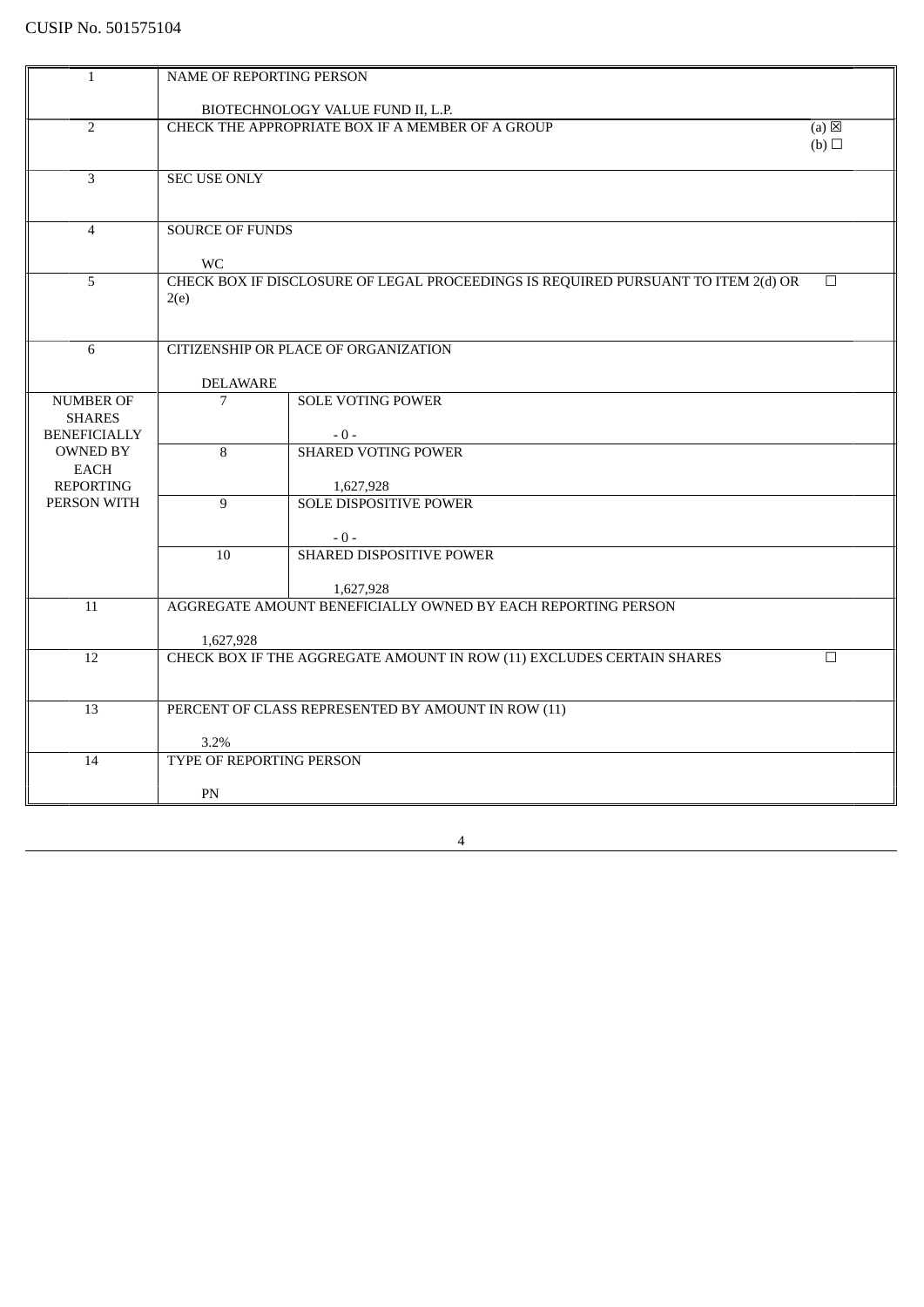| $\mathbf{1}$        | NAME OF REPORTING PERSON                                                        |                                                                                   |        |
|---------------------|---------------------------------------------------------------------------------|-----------------------------------------------------------------------------------|--------|
|                     |                                                                                 |                                                                                   |        |
|                     | <b>BVF II GP LLC</b>                                                            |                                                                                   |        |
| $\overline{2}$      | CHECK THE APPROPRIATE BOX IF A MEMBER OF A GROUP<br>$(a) \boxtimes$             |                                                                                   |        |
|                     |                                                                                 |                                                                                   | (b)    |
|                     |                                                                                 |                                                                                   |        |
| 3                   | <b>SEC USE ONLY</b>                                                             |                                                                                   |        |
|                     |                                                                                 |                                                                                   |        |
|                     |                                                                                 |                                                                                   |        |
| $\overline{4}$      | <b>SOURCE OF FUNDS</b>                                                          |                                                                                   |        |
|                     |                                                                                 |                                                                                   |        |
|                     | AF                                                                              |                                                                                   |        |
| 5                   |                                                                                 | CHECK BOX IF DISCLOSURE OF LEGAL PROCEEDINGS IS REQUIRED PURSUANT TO ITEM 2(d) OR | $\Box$ |
|                     | 2(e)                                                                            |                                                                                   |        |
|                     |                                                                                 |                                                                                   |        |
|                     |                                                                                 |                                                                                   |        |
| 6                   |                                                                                 | CITIZENSHIP OR PLACE OF ORGANIZATION                                              |        |
|                     |                                                                                 |                                                                                   |        |
|                     | <b>DELAWARE</b>                                                                 |                                                                                   |        |
| <b>NUMBER OF</b>    | 7                                                                               | <b>SOLE VOTING POWER</b>                                                          |        |
| <b>SHARES</b>       |                                                                                 |                                                                                   |        |
| <b>BENEFICIALLY</b> |                                                                                 | $-0-$                                                                             |        |
| <b>OWNED BY</b>     | 8                                                                               | <b>SHARED VOTING POWER</b>                                                        |        |
| EACH                |                                                                                 |                                                                                   |        |
| <b>REPORTING</b>    |                                                                                 | 1,627,928                                                                         |        |
| PERSON WITH         | 9                                                                               | <b>SOLE DISPOSITIVE POWER</b>                                                     |        |
|                     |                                                                                 |                                                                                   |        |
|                     |                                                                                 | $-0-$                                                                             |        |
|                     | 10                                                                              | SHARED DISPOSITIVE POWER                                                          |        |
|                     |                                                                                 |                                                                                   |        |
|                     |                                                                                 | 1,627,928                                                                         |        |
| 11                  |                                                                                 | AGGREGATE AMOUNT BENEFICIALLY OWNED BY EACH REPORTING PERSON                      |        |
|                     |                                                                                 |                                                                                   |        |
|                     | 1,627,928                                                                       |                                                                                   |        |
| 12                  | CHECK BOX IF THE AGGREGATE AMOUNT IN ROW (11) EXCLUDES CERTAIN SHARES<br>$\Box$ |                                                                                   |        |
|                     |                                                                                 |                                                                                   |        |
|                     |                                                                                 |                                                                                   |        |
| 13                  |                                                                                 | PERCENT OF CLASS REPRESENTED BY AMOUNT IN ROW (11)                                |        |
|                     |                                                                                 |                                                                                   |        |
|                     | 3.2%<br><b>TYPE OF REPORTING PERSON</b>                                         |                                                                                   |        |
| 14                  |                                                                                 |                                                                                   |        |
|                     |                                                                                 |                                                                                   |        |
|                     | $00\,$                                                                          |                                                                                   |        |

 $\sim$  5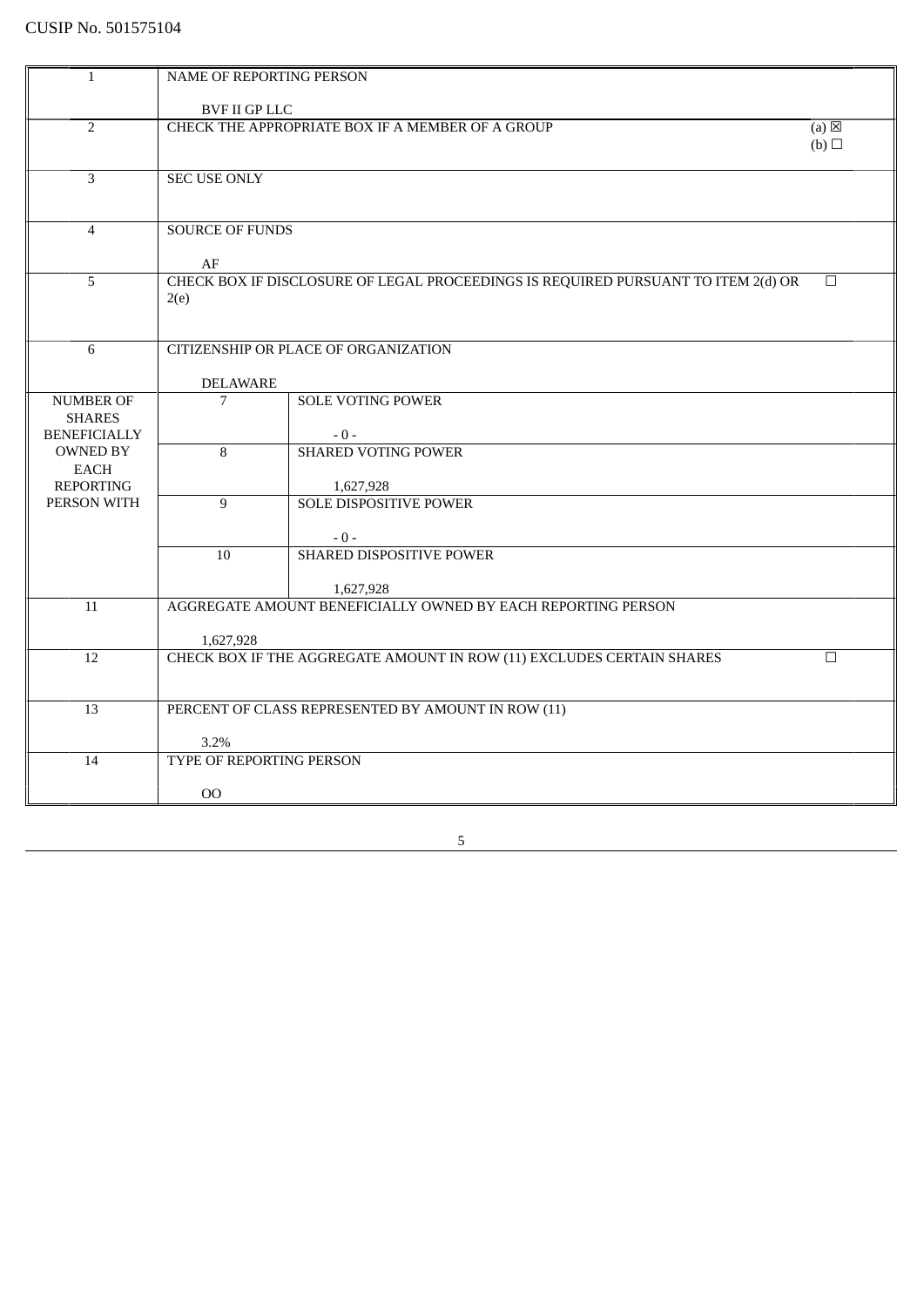| $\mathbf{1}$             | NAME OF REPORTING PERSON                                                        |                                                                                   |                 |
|--------------------------|---------------------------------------------------------------------------------|-----------------------------------------------------------------------------------|-----------------|
|                          | BIOTECHNOLOGY VALUE TRADING FUND OS, L.P.                                       |                                                                                   |                 |
| $\overline{2}$           |                                                                                 | CHECK THE APPROPRIATE BOX IF A MEMBER OF A GROUP                                  | $(a) \boxtimes$ |
|                          | (b)                                                                             |                                                                                   |                 |
|                          |                                                                                 |                                                                                   |                 |
| 3                        | <b>SEC USE ONLY</b>                                                             |                                                                                   |                 |
|                          |                                                                                 |                                                                                   |                 |
|                          |                                                                                 |                                                                                   |                 |
| $\overline{4}$           | <b>SOURCE OF FUNDS</b>                                                          |                                                                                   |                 |
|                          | <b>WC</b>                                                                       |                                                                                   |                 |
| 5                        |                                                                                 | CHECK BOX IF DISCLOSURE OF LEGAL PROCEEDINGS IS REQUIRED PURSUANT TO ITEM 2(d) OR | $\Box$          |
|                          | 2(e)                                                                            |                                                                                   |                 |
|                          |                                                                                 |                                                                                   |                 |
|                          |                                                                                 |                                                                                   |                 |
| 6                        |                                                                                 | CITIZENSHIP OR PLACE OF ORGANIZATION                                              |                 |
|                          | <b>CAYMAN ISLANDS</b>                                                           |                                                                                   |                 |
| <b>NUMBER OF</b>         | 7                                                                               | <b>SOLE VOTING POWER</b>                                                          |                 |
| <b>SHARES</b>            |                                                                                 |                                                                                   |                 |
| <b>BENEFICIALLY</b>      |                                                                                 | $-0-$                                                                             |                 |
| <b>OWNED BY</b>          | 8                                                                               | <b>SHARED VOTING POWER</b>                                                        |                 |
| EACH<br><b>REPORTING</b> |                                                                                 | 230,637                                                                           |                 |
| PERSON WITH              | 9                                                                               | <b>SOLE DISPOSITIVE POWER</b>                                                     |                 |
|                          |                                                                                 |                                                                                   |                 |
|                          |                                                                                 | $-0-$                                                                             |                 |
|                          | 10                                                                              | SHARED DISPOSITIVE POWER                                                          |                 |
|                          |                                                                                 |                                                                                   |                 |
| 11                       |                                                                                 | 230,637<br>AGGREGATE AMOUNT BENEFICIALLY OWNED BY EACH REPORTING PERSON           |                 |
|                          |                                                                                 |                                                                                   |                 |
|                          | 230,637                                                                         |                                                                                   |                 |
| 12                       | CHECK BOX IF THE AGGREGATE AMOUNT IN ROW (11) EXCLUDES CERTAIN SHARES<br>$\Box$ |                                                                                   |                 |
|                          |                                                                                 |                                                                                   |                 |
| 13                       |                                                                                 | PERCENT OF CLASS REPRESENTED BY AMOUNT IN ROW (11)                                |                 |
|                          |                                                                                 |                                                                                   |                 |
|                          | Less than $1\%$                                                                 |                                                                                   |                 |
| 14                       | TYPE OF REPORTING PERSON                                                        |                                                                                   |                 |
|                          |                                                                                 |                                                                                   |                 |
|                          | $\mathbf{PN}$                                                                   |                                                                                   |                 |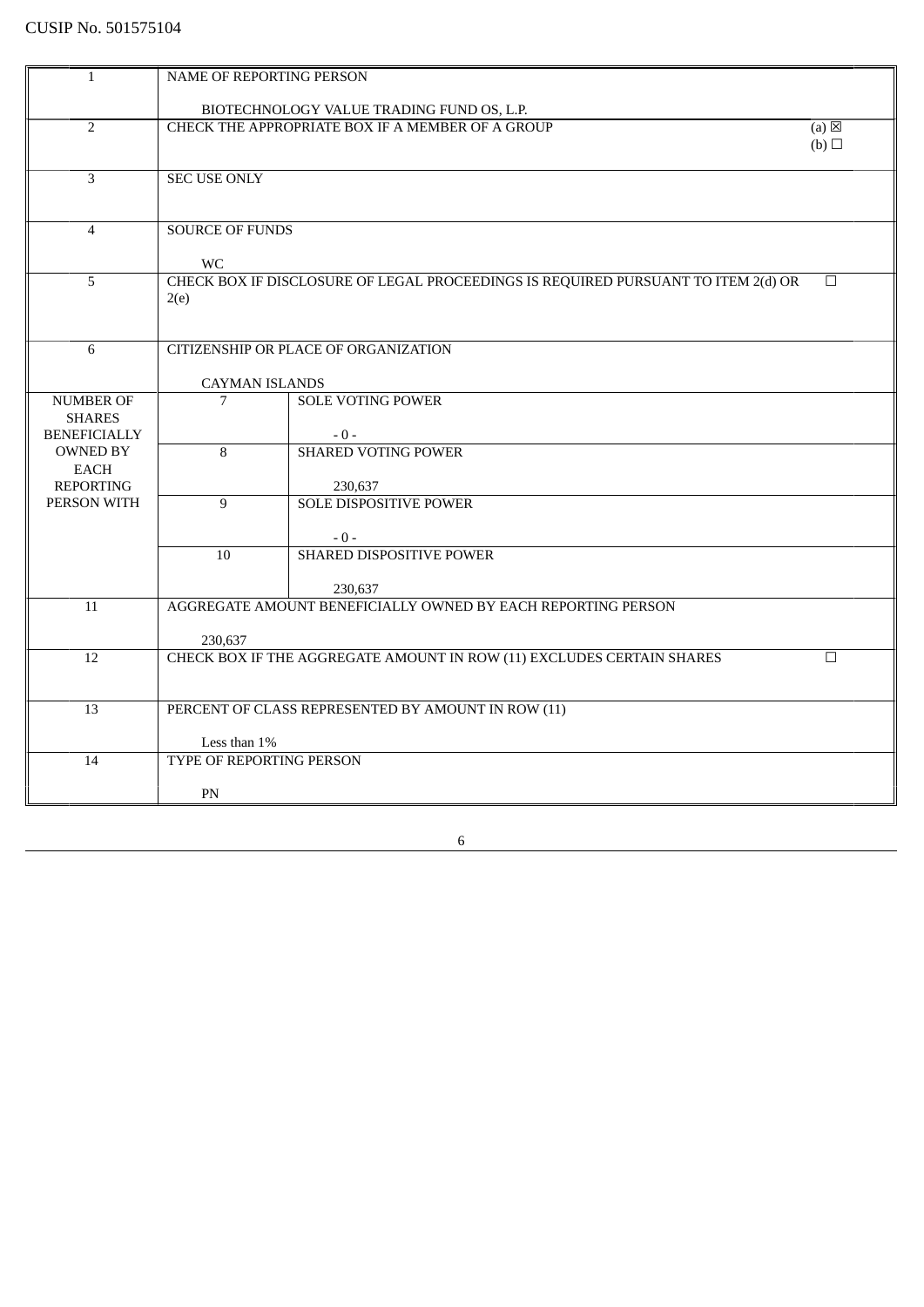| $\mathbf{1}$                         | NAME OF REPORTING PERSON                                                                            |                                                                         |  |  |
|--------------------------------------|-----------------------------------------------------------------------------------------------------|-------------------------------------------------------------------------|--|--|
|                                      | BVF PARTNERS OS LTD.                                                                                |                                                                         |  |  |
| $\overline{2}$                       | CHECK THE APPROPRIATE BOX IF A MEMBER OF A GROUP<br>(a)<br>(b)                                      |                                                                         |  |  |
| 3                                    | <b>SEC USE ONLY</b>                                                                                 |                                                                         |  |  |
| $\overline{4}$                       | AF                                                                                                  | <b>SOURCE OF FUNDS</b>                                                  |  |  |
| $\overline{5}$                       | CHECK BOX IF DISCLOSURE OF LEGAL PROCEEDINGS IS REQUIRED PURSUANT TO ITEM 2(d) OR<br>$\Box$<br>2(e) |                                                                         |  |  |
| 6                                    | CITIZENSHIP OR PLACE OF ORGANIZATION                                                                |                                                                         |  |  |
|                                      | <b>CAYMAN ISLANDS</b>                                                                               |                                                                         |  |  |
| <b>NUMBER OF</b>                     | 7                                                                                                   | <b>SOLE VOTING POWER</b>                                                |  |  |
| <b>SHARES</b><br><b>BENEFICIALLY</b> |                                                                                                     |                                                                         |  |  |
| <b>OWNED BY</b>                      | $\overline{8}$                                                                                      | $-0-$<br><b>SHARED VOTING POWER</b>                                     |  |  |
| EACH                                 |                                                                                                     |                                                                         |  |  |
| <b>REPORTING</b>                     |                                                                                                     | 230,637                                                                 |  |  |
| PERSON WITH                          | $\overline{9}$                                                                                      | <b>SOLE DISPOSITIVE POWER</b>                                           |  |  |
|                                      |                                                                                                     |                                                                         |  |  |
|                                      |                                                                                                     | $-0-$                                                                   |  |  |
|                                      | 10                                                                                                  | SHARED DISPOSITIVE POWER                                                |  |  |
|                                      |                                                                                                     |                                                                         |  |  |
|                                      |                                                                                                     | 230,637<br>AGGREGATE AMOUNT BENEFICIALLY OWNED BY EACH REPORTING PERSON |  |  |
| 11                                   |                                                                                                     |                                                                         |  |  |
|                                      | 230,637                                                                                             |                                                                         |  |  |
| 12                                   | CHECK BOX IF THE AGGREGATE AMOUNT IN ROW (11) EXCLUDES CERTAIN SHARES<br>$\Box$                     |                                                                         |  |  |
|                                      |                                                                                                     |                                                                         |  |  |
| 13                                   |                                                                                                     | PERCENT OF CLASS REPRESENTED BY AMOUNT IN ROW (11)                      |  |  |
|                                      |                                                                                                     |                                                                         |  |  |
|                                      | Less than 1%                                                                                        |                                                                         |  |  |
| 14                                   | TYPE OF REPORTING PERSON                                                                            |                                                                         |  |  |
|                                      | CO                                                                                                  |                                                                         |  |  |
|                                      |                                                                                                     |                                                                         |  |  |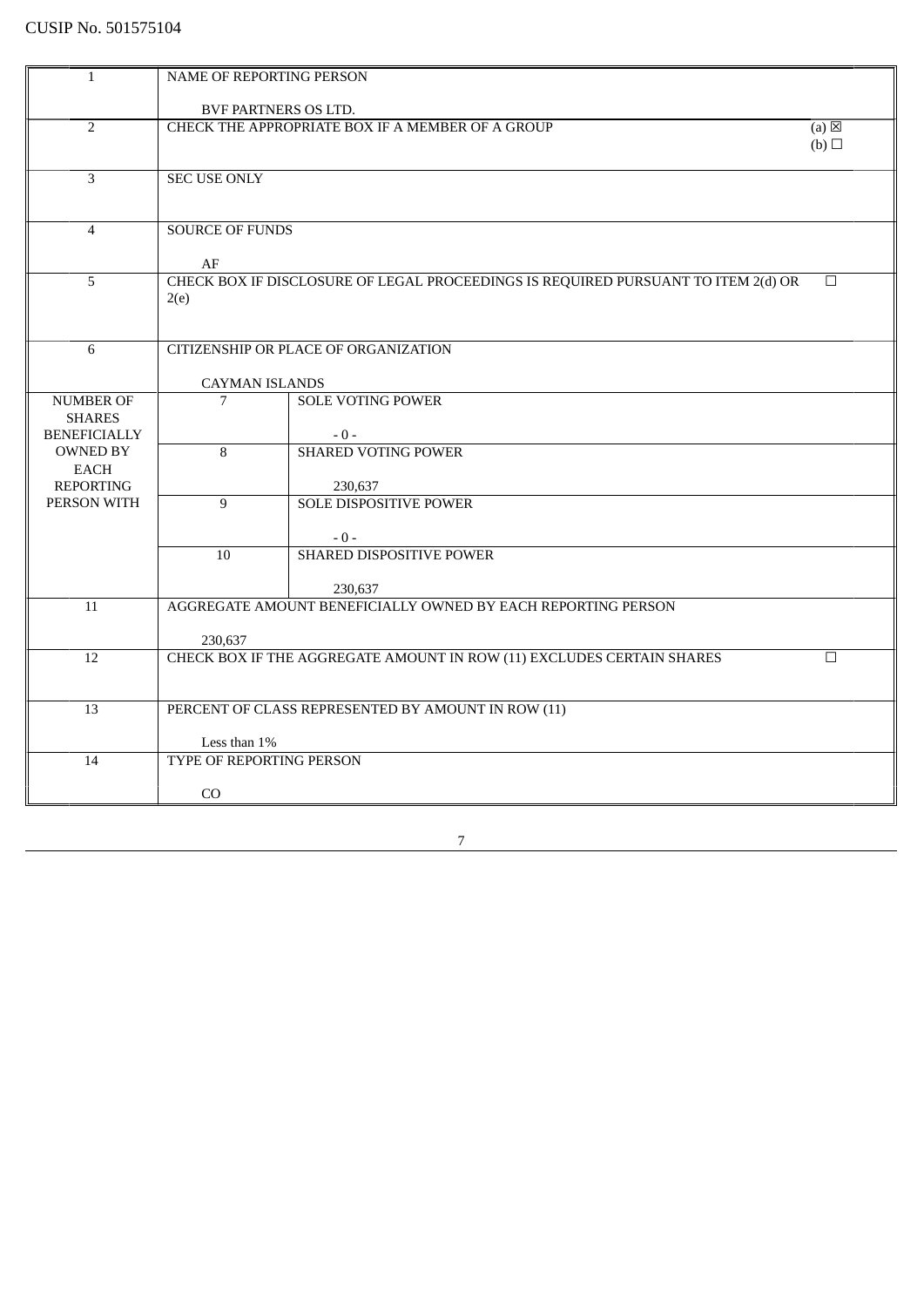| $\mathbf{1}$            | NAME OF REPORTING PERSON                                            |                                                                                   |        |
|-------------------------|---------------------------------------------------------------------|-----------------------------------------------------------------------------------|--------|
|                         | BVF GP HOLDINGS LLC                                                 |                                                                                   |        |
| $\overline{2}$          | CHECK THE APPROPRIATE BOX IF A MEMBER OF A GROUP<br>$(a) \boxtimes$ |                                                                                   |        |
|                         |                                                                     |                                                                                   | (b)    |
|                         |                                                                     |                                                                                   |        |
| 3                       | <b>SEC USE ONLY</b>                                                 |                                                                                   |        |
|                         |                                                                     |                                                                                   |        |
| $\overline{4}$          | <b>SOURCE OF FUNDS</b>                                              |                                                                                   |        |
|                         |                                                                     |                                                                                   |        |
|                         | AF                                                                  |                                                                                   |        |
| 5                       |                                                                     | CHECK BOX IF DISCLOSURE OF LEGAL PROCEEDINGS IS REQUIRED PURSUANT TO ITEM 2(d) OR | $\Box$ |
|                         | 2(e)                                                                |                                                                                   |        |
|                         |                                                                     |                                                                                   |        |
| 6                       |                                                                     | CITIZENSHIP OR PLACE OF ORGANIZATION                                              |        |
|                         |                                                                     |                                                                                   |        |
|                         | <b>DELAWARE</b>                                                     |                                                                                   |        |
| <b>NUMBER OF</b>        | 7                                                                   | <b>SOLE VOTING POWER</b>                                                          |        |
| <b>SHARES</b>           |                                                                     |                                                                                   |        |
| <b>BENEFICIALLY</b>     |                                                                     | $-0-$                                                                             |        |
| <b>OWNED BY</b><br>EACH | 8                                                                   | <b>SHARED VOTING POWER</b>                                                        |        |
| <b>REPORTING</b>        |                                                                     | 3,823,624                                                                         |        |
| PERSON WITH             | $\overline{9}$                                                      | <b>SOLE DISPOSITIVE POWER</b>                                                     |        |
|                         |                                                                     |                                                                                   |        |
|                         |                                                                     | $-0-$                                                                             |        |
|                         | 10                                                                  | SHARED DISPOSITIVE POWER                                                          |        |
|                         |                                                                     |                                                                                   |        |
| 11                      |                                                                     | 3,823,624<br>AGGREGATE AMOUNT BENEFICIALLY OWNED BY EACH REPORTING PERSON         |        |
|                         |                                                                     |                                                                                   |        |
|                         | 3,823,624                                                           |                                                                                   |        |
| 12                      |                                                                     | CHECK BOX IF THE AGGREGATE AMOUNT IN ROW (11) EXCLUDES CERTAIN SHARES             | $\Box$ |
|                         |                                                                     |                                                                                   |        |
| 13                      |                                                                     | PERCENT OF CLASS REPRESENTED BY AMOUNT IN ROW (11)                                |        |
|                         |                                                                     |                                                                                   |        |
|                         | 7.4%                                                                |                                                                                   |        |
| 14                      | TYPE OF REPORTING PERSON                                            |                                                                                   |        |
|                         |                                                                     |                                                                                   |        |
|                         | $_{\rm OO}$                                                         |                                                                                   |        |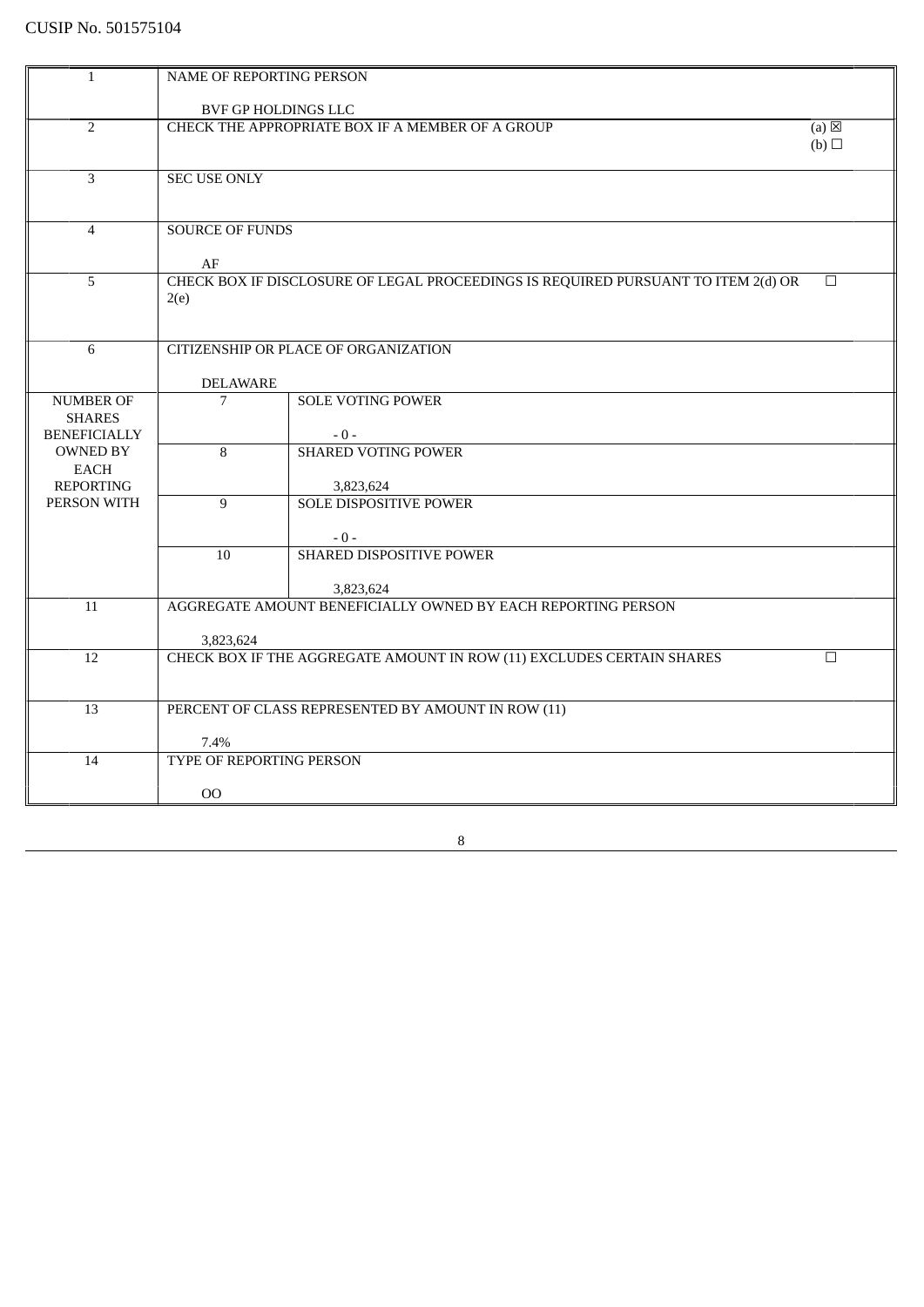| $\mathbf{1}$                      | NAME OF REPORTING PERSON                                            |                                                                                   |        |
|-----------------------------------|---------------------------------------------------------------------|-----------------------------------------------------------------------------------|--------|
|                                   | <b>BVF PARTNERS L.P.</b>                                            |                                                                                   |        |
| $\overline{2}$                    | CHECK THE APPROPRIATE BOX IF A MEMBER OF A GROUP<br>$(a) \boxtimes$ |                                                                                   |        |
|                                   |                                                                     |                                                                                   | (b)    |
|                                   |                                                                     |                                                                                   |        |
| 3                                 | <b>SEC USE ONLY</b>                                                 |                                                                                   |        |
|                                   |                                                                     |                                                                                   |        |
| $\overline{4}$                    | <b>SOURCE OF FUNDS</b>                                              |                                                                                   |        |
|                                   |                                                                     |                                                                                   |        |
|                                   | AF                                                                  |                                                                                   |        |
| 5                                 |                                                                     | CHECK BOX IF DISCLOSURE OF LEGAL PROCEEDINGS IS REQUIRED PURSUANT TO ITEM 2(d) OR | $\Box$ |
|                                   | 2(e)                                                                |                                                                                   |        |
|                                   |                                                                     |                                                                                   |        |
| 6                                 |                                                                     | CITIZENSHIP OR PLACE OF ORGANIZATION                                              |        |
|                                   |                                                                     |                                                                                   |        |
|                                   | <b>DELAWARE</b>                                                     |                                                                                   |        |
| <b>NUMBER OF</b><br><b>SHARES</b> | 7                                                                   | <b>SOLE VOTING POWER</b>                                                          |        |
| <b>BENEFICIALLY</b>               |                                                                     | $-0-$                                                                             |        |
| <b>OWNED BY</b>                   | 8                                                                   | <b>SHARED VOTING POWER</b>                                                        |        |
| EACH                              |                                                                     |                                                                                   |        |
| <b>REPORTING</b>                  |                                                                     | 4,138,758                                                                         |        |
| PERSON WITH                       | 9                                                                   | <b>SOLE DISPOSITIVE POWER</b>                                                     |        |
|                                   |                                                                     | $-0-$                                                                             |        |
|                                   | 10                                                                  | SHARED DISPOSITIVE POWER                                                          |        |
|                                   |                                                                     |                                                                                   |        |
|                                   |                                                                     | 4,138,758                                                                         |        |
| 11                                |                                                                     | AGGREGATE AMOUNT BENEFICIALLY OWNED BY EACH REPORTING PERSON                      |        |
|                                   | 4,138,758                                                           |                                                                                   |        |
| 12                                |                                                                     | CHECK BOX IF THE AGGREGATE AMOUNT IN ROW (11) EXCLUDES CERTAIN SHARES             | $\Box$ |
|                                   |                                                                     |                                                                                   |        |
| 13                                |                                                                     | PERCENT OF CLASS REPRESENTED BY AMOUNT IN ROW (11)                                |        |
|                                   |                                                                     |                                                                                   |        |
|                                   | 8.0%                                                                |                                                                                   |        |
| 14                                | TYPE OF REPORTING PERSON                                            |                                                                                   |        |
|                                   |                                                                     |                                                                                   |        |
|                                   | PN, IA                                                              |                                                                                   |        |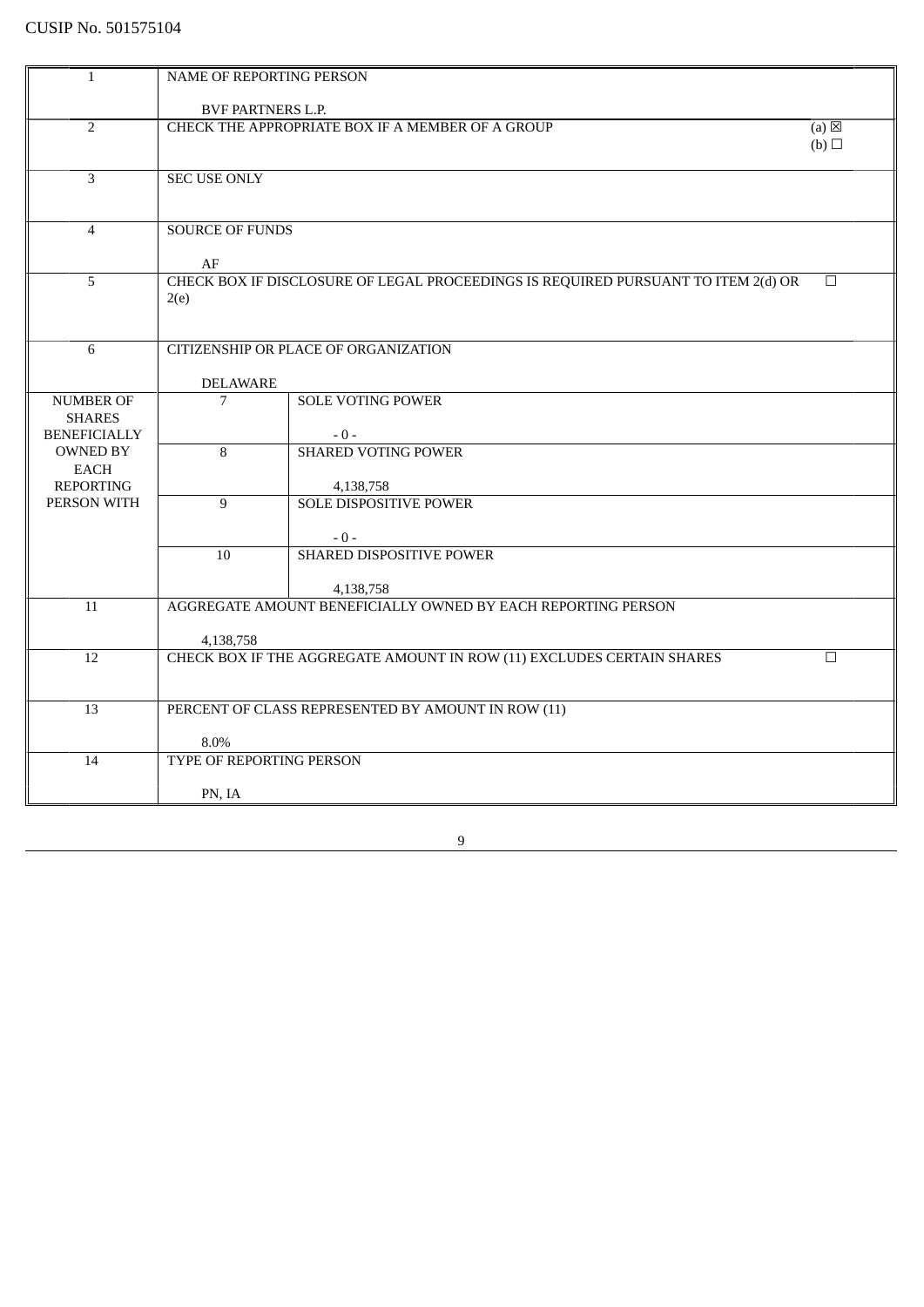| $\mathbf{1}$                         | NAME OF REPORTING PERSON                                                        |                                                                                   |        |
|--------------------------------------|---------------------------------------------------------------------------------|-----------------------------------------------------------------------------------|--------|
|                                      | BVF INC.                                                                        |                                                                                   |        |
| $\overline{2}$                       | CHECK THE APPROPRIATE BOX IF A MEMBER OF A GROUP<br>$(a) \boxtimes$             |                                                                                   |        |
|                                      |                                                                                 |                                                                                   | (b)    |
|                                      |                                                                                 |                                                                                   |        |
| 3                                    | <b>SEC USE ONLY</b>                                                             |                                                                                   |        |
|                                      |                                                                                 |                                                                                   |        |
| $\overline{4}$                       | <b>SOURCE OF FUNDS</b>                                                          |                                                                                   |        |
|                                      |                                                                                 |                                                                                   |        |
| 5                                    | AF                                                                              | CHECK BOX IF DISCLOSURE OF LEGAL PROCEEDINGS IS REQUIRED PURSUANT TO ITEM 2(d) OR | $\Box$ |
|                                      | 2(e)                                                                            |                                                                                   |        |
|                                      |                                                                                 |                                                                                   |        |
| 6                                    |                                                                                 | CITIZENSHIP OR PLACE OF ORGANIZATION                                              |        |
|                                      |                                                                                 |                                                                                   |        |
|                                      | <b>DELAWARE</b>                                                                 |                                                                                   |        |
| <b>NUMBER OF</b>                     | $\overline{7}$                                                                  | <b>SOLE VOTING POWER</b>                                                          |        |
| <b>SHARES</b><br><b>BENEFICIALLY</b> |                                                                                 | $-0-$                                                                             |        |
| <b>OWNED BY</b>                      | 8                                                                               | <b>SHARED VOTING POWER</b>                                                        |        |
| <b>EACH</b>                          |                                                                                 |                                                                                   |        |
| <b>REPORTING</b>                     |                                                                                 | 4,138,758                                                                         |        |
| PERSON WITH                          | 9                                                                               | <b>SOLE DISPOSITIVE POWER</b>                                                     |        |
|                                      |                                                                                 | $-0-$                                                                             |        |
|                                      | 10                                                                              | SHARED DISPOSITIVE POWER                                                          |        |
|                                      |                                                                                 |                                                                                   |        |
| 11                                   |                                                                                 | 4,138,758<br>AGGREGATE AMOUNT BENEFICIALLY OWNED BY EACH REPORTING PERSON         |        |
|                                      |                                                                                 |                                                                                   |        |
|                                      | 4,138,758                                                                       |                                                                                   |        |
| $\overline{12}$                      | CHECK BOX IF THE AGGREGATE AMOUNT IN ROW (11) EXCLUDES CERTAIN SHARES<br>$\Box$ |                                                                                   |        |
|                                      |                                                                                 |                                                                                   |        |
| 13                                   |                                                                                 | PERCENT OF CLASS REPRESENTED BY AMOUNT IN ROW (11)                                |        |
|                                      |                                                                                 |                                                                                   |        |
|                                      | 8.0%<br>TYPE OF REPORTING PERSON                                                |                                                                                   |        |
| 14                                   |                                                                                 |                                                                                   |        |
|                                      | C <sub>O</sub>                                                                  |                                                                                   |        |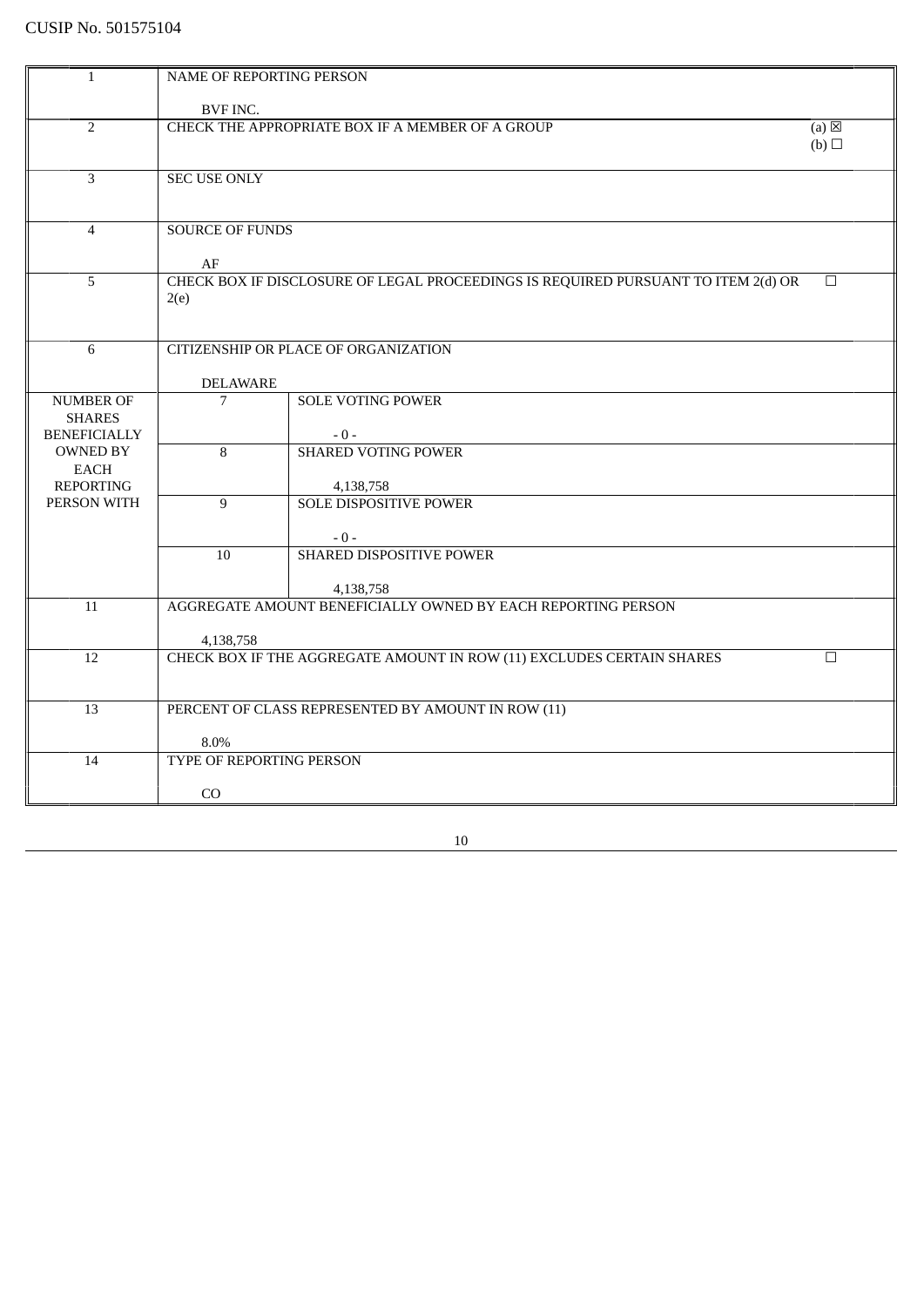| $\mathbf{1}$                      | NAME OF REPORTING PERSON                                            |                                                                                   |        |
|-----------------------------------|---------------------------------------------------------------------|-----------------------------------------------------------------------------------|--------|
|                                   | MARK N. LAMPERT                                                     |                                                                                   |        |
| $\overline{2}$                    | CHECK THE APPROPRIATE BOX IF A MEMBER OF A GROUP<br>$(a) \boxtimes$ |                                                                                   |        |
|                                   |                                                                     |                                                                                   | (b)    |
|                                   |                                                                     |                                                                                   |        |
| 3                                 | <b>SEC USE ONLY</b>                                                 |                                                                                   |        |
|                                   |                                                                     |                                                                                   |        |
| $\overline{4}$                    | <b>SOURCE OF FUNDS</b>                                              |                                                                                   |        |
|                                   |                                                                     |                                                                                   |        |
|                                   | AF                                                                  |                                                                                   |        |
| 5                                 |                                                                     | CHECK BOX IF DISCLOSURE OF LEGAL PROCEEDINGS IS REQUIRED PURSUANT TO ITEM 2(d) OR | $\Box$ |
|                                   | 2(e)                                                                |                                                                                   |        |
|                                   |                                                                     |                                                                                   |        |
| 6                                 |                                                                     | CITIZENSHIP OR PLACE OF ORGANIZATION                                              |        |
|                                   |                                                                     |                                                                                   |        |
|                                   | <b>USA</b>                                                          |                                                                                   |        |
| <b>NUMBER OF</b><br><b>SHARES</b> | 7                                                                   | <b>SOLE VOTING POWER</b>                                                          |        |
| <b>BENEFICIALLY</b>               |                                                                     | $-0-$                                                                             |        |
| <b>OWNED BY</b>                   | $\overline{8}$                                                      | <b>SHARED VOTING POWER</b>                                                        |        |
| <b>EACH</b>                       |                                                                     |                                                                                   |        |
| <b>REPORTING</b>                  |                                                                     | 4,138,758                                                                         |        |
| PERSON WITH                       | 9                                                                   | <b>SOLE DISPOSITIVE POWER</b>                                                     |        |
|                                   |                                                                     | $-0-$                                                                             |        |
|                                   | 10 <sup>1</sup>                                                     | SHARED DISPOSITIVE POWER                                                          |        |
|                                   |                                                                     |                                                                                   |        |
|                                   |                                                                     | 4,138,758                                                                         |        |
| 11                                |                                                                     | AGGREGATE AMOUNT BENEFICIALLY OWNED BY EACH REPORTING PERSON                      |        |
|                                   | 4,138,758                                                           |                                                                                   |        |
| 12                                |                                                                     | CHECK BOX IF THE AGGREGATE AMOUNT IN ROW (11) EXCLUDES CERTAIN SHARES             | $\Box$ |
|                                   |                                                                     |                                                                                   |        |
|                                   |                                                                     |                                                                                   |        |
| 13                                |                                                                     | PERCENT OF CLASS REPRESENTED BY AMOUNT IN ROW (11)                                |        |
|                                   | 8.0%                                                                |                                                                                   |        |
| 14                                | TYPE OF REPORTING PERSON                                            |                                                                                   |        |
|                                   |                                                                     |                                                                                   |        |
|                                   | IN                                                                  |                                                                                   |        |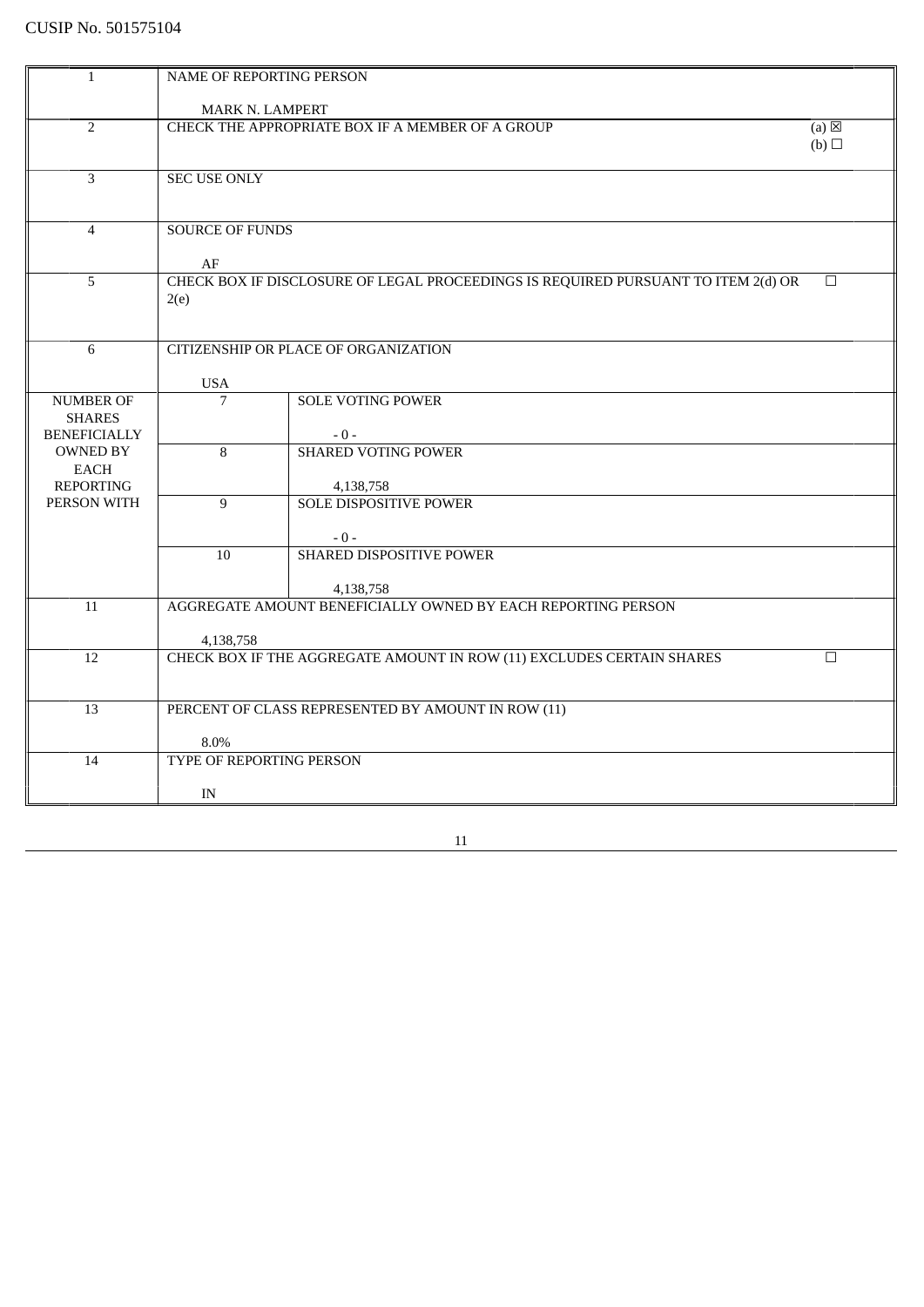| $\mathbf{1}$        | NAME OF REPORTING PERSON                                                   |                                                                                   |        |
|---------------------|----------------------------------------------------------------------------|-----------------------------------------------------------------------------------|--------|
|                     |                                                                            |                                                                                   |        |
|                     | Gorjan Hrustanovic                                                         |                                                                                   |        |
| $\overline{2}$      | CHECK THE APPROPRIATE BOX IF A MEMBER OF A GROUP<br>$(a) \boxtimes$        |                                                                                   |        |
|                     |                                                                            |                                                                                   | (b)    |
| 3                   | <b>SEC USE ONLY</b>                                                        |                                                                                   |        |
|                     |                                                                            |                                                                                   |        |
|                     |                                                                            |                                                                                   |        |
| $\overline{4}$      | <b>SOURCE OF FUNDS</b>                                                     |                                                                                   |        |
|                     |                                                                            |                                                                                   |        |
|                     | 00                                                                         |                                                                                   |        |
| 5                   |                                                                            | CHECK BOX IF DISCLOSURE OF LEGAL PROCEEDINGS IS REQUIRED PURSUANT TO ITEM 2(d) OR | $\Box$ |
|                     | 2(e)                                                                       |                                                                                   |        |
|                     |                                                                            |                                                                                   |        |
|                     |                                                                            |                                                                                   |        |
| 6                   |                                                                            | <b>CITIZENSHIP OR PLACE OF ORGANIZATION</b>                                       |        |
|                     | <b>USA</b>                                                                 |                                                                                   |        |
| NUMBER OF           | 7                                                                          | <b>SOLE VOTING POWER</b>                                                          |        |
| <b>SHARES</b>       |                                                                            |                                                                                   |        |
| <b>BENEFICIALLY</b> |                                                                            | 45,700 (1)                                                                        |        |
| <b>OWNED BY</b>     | 8                                                                          | <b>SHARED VOTING POWER</b>                                                        |        |
| <b>EACH</b>         |                                                                            |                                                                                   |        |
| <b>REPORTING</b>    |                                                                            | $-0-$                                                                             |        |
| PERSON WITH         | $\overline{9}$                                                             | <b>SOLE DISPOSITIVE POWER</b>                                                     |        |
|                     |                                                                            |                                                                                   |        |
|                     | 10                                                                         | 45,700(1)<br><b>SHARED DISPOSITIVE POWER</b>                                      |        |
|                     |                                                                            |                                                                                   |        |
|                     |                                                                            | $-0-$                                                                             |        |
| 11                  |                                                                            | AGGREGATE AMOUNT BENEFICIALLY OWNED BY EACH REPORTING PERSON                      |        |
|                     |                                                                            |                                                                                   |        |
|                     | 45,700 (1)                                                                 |                                                                                   |        |
| 12                  | CHECK BOX IF THE AGGREGATE AMOUNT IN ROW (11) EXCLUDES CERTAIN SHARES<br>□ |                                                                                   |        |
|                     |                                                                            |                                                                                   |        |
|                     |                                                                            |                                                                                   |        |
| 13                  |                                                                            | PERCENT OF CLASS REPRESENTED BY AMOUNT IN ROW (11)                                |        |
|                     | Less than 1%                                                               |                                                                                   |        |
| 14                  | <b>TYPE OF REPORTING PERSON</b>                                            |                                                                                   |        |
|                     |                                                                            |                                                                                   |        |
|                     | IN                                                                         |                                                                                   |        |
|                     |                                                                            |                                                                                   |        |

(1) Excludes shares of Common Stock underlying certain call options which will not vest within sixty days hereof.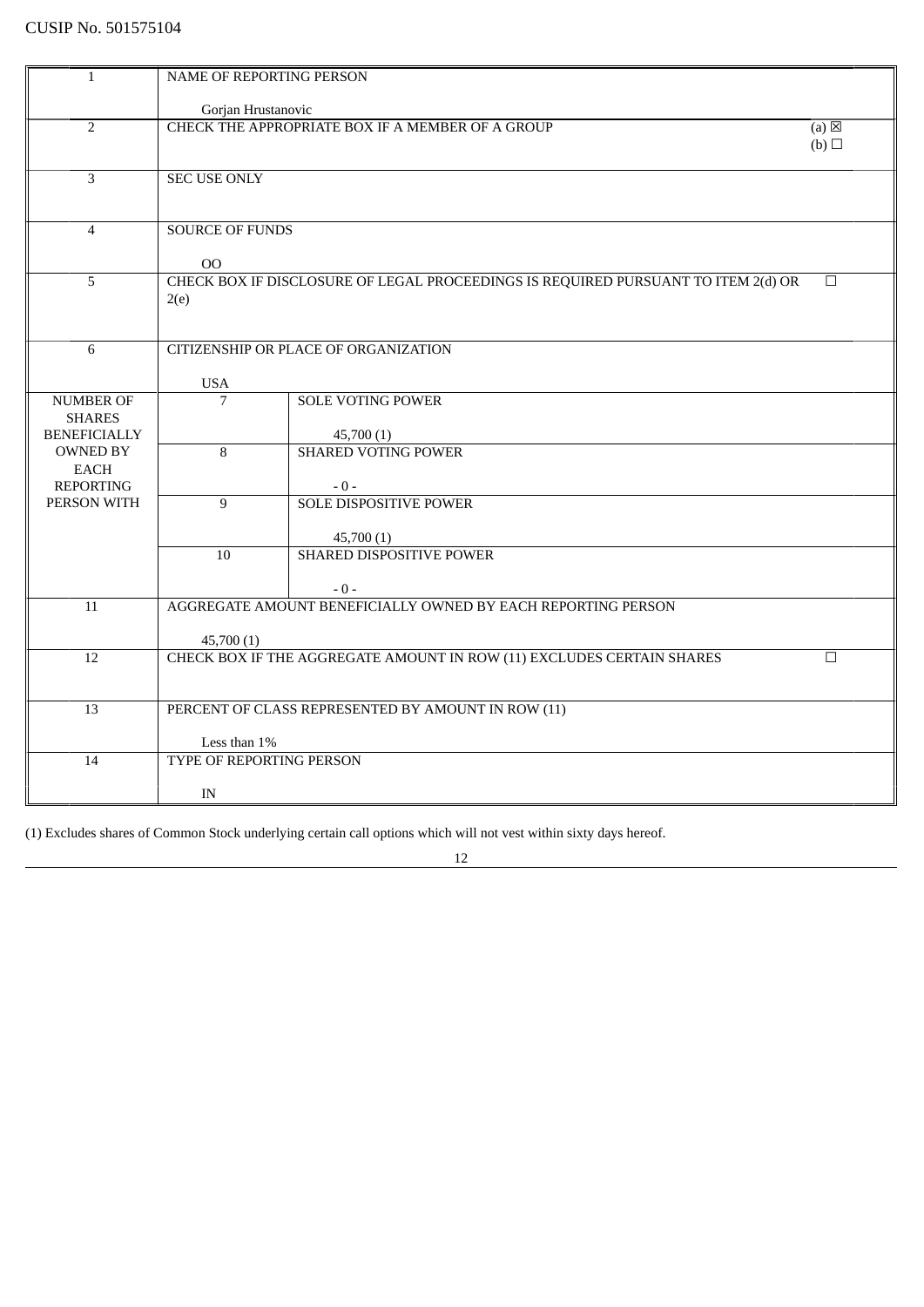The following constitutes Amendment No. 2 to the Schedule 13D filed by the undersigned ("Amendment No. 2"). This Amendment No. 2 amends the Schedule 13D as specifically set forth herein.

#### Item 3. Source and Amount of Funds or Other Consideration.

#### Item 3 is hereby amended and restated to read as follows:

The Shares beneficially owned by BVF, BVF2 and Trading Fund OS and held in the Partners Managed Account were purchased with working capital (which may, at any given time, include margin loans made by brokerage firms in the ordinary course of business) in open market purchases, except as otherwise noted.

The aggregate purchase price of the 2,195,696 Shares beneficially owned by BVF is approximately \$47,423,311, including brokerage commissions. The aggregate purchase price of the 1,627,928 Shares beneficially owned by BVF2 is approximately \$34,561,775, including brokerage commissions. The aggregate purchase price of the 230,637 Shares beneficially owned by Trading Fund OS is approximately \$4,186,706, including brokerage commissions. The aggregate purchase price of the 84,497 Shares held in the Partners Managed Account is approximately \$1,390,356, including brokerage commissions.

Call options referencing 40,127 Shares and 20,063 Shares, 45,700 Shares of which Mr. Hrustanovic may be deemed to beneficially own, were awarded to him on August 20, 2020 and June 16, 2021, respectively, for no consideration in connection with his service on the Board. Pursuant to a certain agreement entered into between Partners and Mr. Hrustanovic, Mr. Hrustanovic is obligated to transfer the economic benefit, if any, received upon the sale of the Shares issuable upon exercise of the above referenced call options to Partners.

#### Item 5. **Interest in Securities of the Issuer**.

Items  $5(a) - (c)$  are hereby amended and restated to read as follows:

(a) The aggregate percentage of Shares reported owned by each person named herein is based on 51,724,179 Shares outstanding, which is the expected total number of Shares outstanding as of April 29, 2022, as reported in the Issuer's Quarterly Report on Form 10-Q, filed with the Securities and Exchange Commission on May 3, 2022. With respect to Mr. Hrustanovic, the aggregate percentage of Shares reported owned is based on a denominator that is the sum of (i) 51,724,179 Shares outstanding and (ii) 45,700 Shares issuable upon the exercise of certain options.

As of the date hereof, (i) BVF beneficially owned 2,195,696 Shares, representing percentage ownership of approximately 4.3% of the Shares outstanding, (ii) BVF2 beneficially owned 1,627,928 Shares, representing percentage ownership of approximately 3.2% of the Shares outstanding, (iii) Trading Fund OS beneficially owned 230,637 Shares, representing percentage ownership of less than 1% of the Shares outstanding, and (iv) 84,497 Shares were held in the Partners Managed Account, representing percentage ownership of less than 1% of the Shares outstanding.

BVF GP, as the general partner of BVF, may be deemed to beneficially own the 2,195,696 Shares beneficially owned by BVF, representing percentage ownership of approximately 4.3% of the Shares outstanding.

BVF2 GP, as the general partner of BVF2, may be deemed to beneficially own the 1,627,928 Shares beneficially owned by BVF2, representing percentage ownership of approximately 3.2% of the Shares outstanding.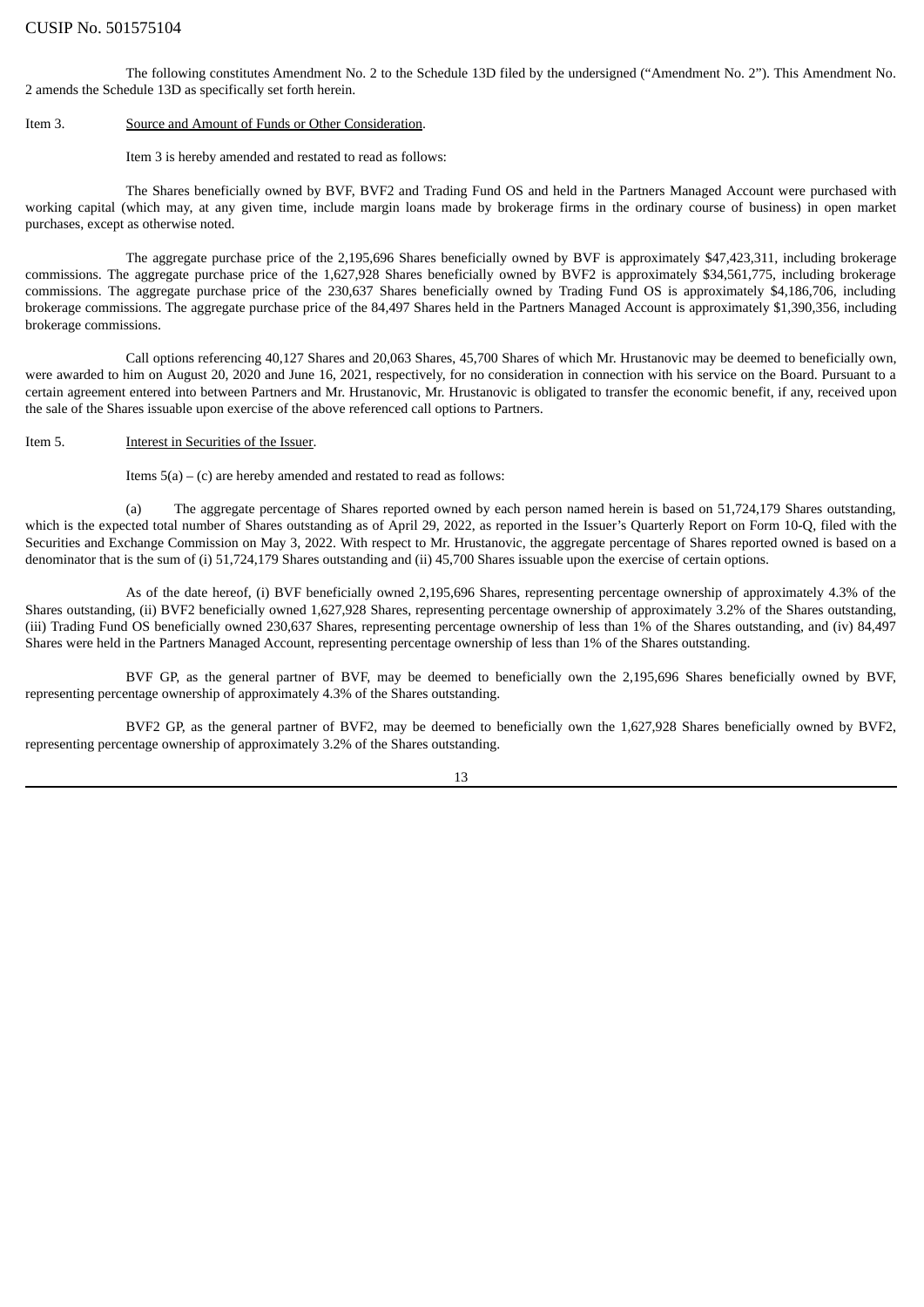Partners OS, as the general partner of Trading Fund OS, may be deemed to beneficially own the 230,637 Shares beneficially owned by Trading Fund OS, representing percentage ownership of less than 1% of the Shares outstanding.

BVF GPH, as the sole member of each of BVF GP and BVF2 GP, may be deemed to beneficially own the 3,823,624 Shares beneficially owned in the aggregate by BVF and BVF2, representing percentage ownership of approximately 7.4% of the Shares outstanding.

Partners, as the investment manager of BVF, BVF2 and Trading Fund OS, and the sole member of Partners OS, may be deemed to beneficially own the 4,138,758 Shares beneficially owned in the aggregate by BVF, BVF2 and Trading Fund OS and held in the Partners Managed Account, representing approximately 8.0% of the Shares outstanding.

BVF Inc., as the general partner of Partners, may be deemed to beneficially own the 4,138,758 Shares beneficially owned by Partners, representing percentage ownership of approximately 8.0% of the Shares outstanding.

Mr. Lampert, as a director and officer of BVF Inc. may be deemed to beneficially own the 4,138,758 Shares beneficially owned by BVF Inc., representing percentage ownership of approximately 8.0% of the Shares outstanding.

As of the date hereof, Mr. Hrustanovic beneficially owned 45,700 Shares underlying certain call options which have vested or will vest within 60 days hereof, representing percentage ownership of less than 1% of the Shares outstanding.

Each of BVF, BVF2 and Trading Fund OS shares with Partners voting and dispositive power over the Shares each such entity beneficially owns. BVF shares with BVF GP voting and dispositive power over the Shares beneficially owned by BVF. BVF2 shares with BVF2 GP voting and dispositive power over the Shares beneficially owned by BVF2. Each of BVF GP and BVF2 GP shares with BVF GPH voting and dispositive power over the Shares each such entity beneficially owns. Trading Fund OS shares with Partners OS voting and dispositive power over the Shares beneficially owned by Trading Fund OS. Partners, BVF Inc. and Mr. Lampert share voting and dispositive power over the 4,138,758 Shares they may be deemed to beneficially own with BVF, BVF GP, BVF2, BVF2 GP, Trading Fund OS, Partners OS, BVF GPH and held in the Partners Managed Account.

(c) The transactions in the Shares on behalf of the Reporting Persons are set forth in Schedule A and are incorporated herein by reference.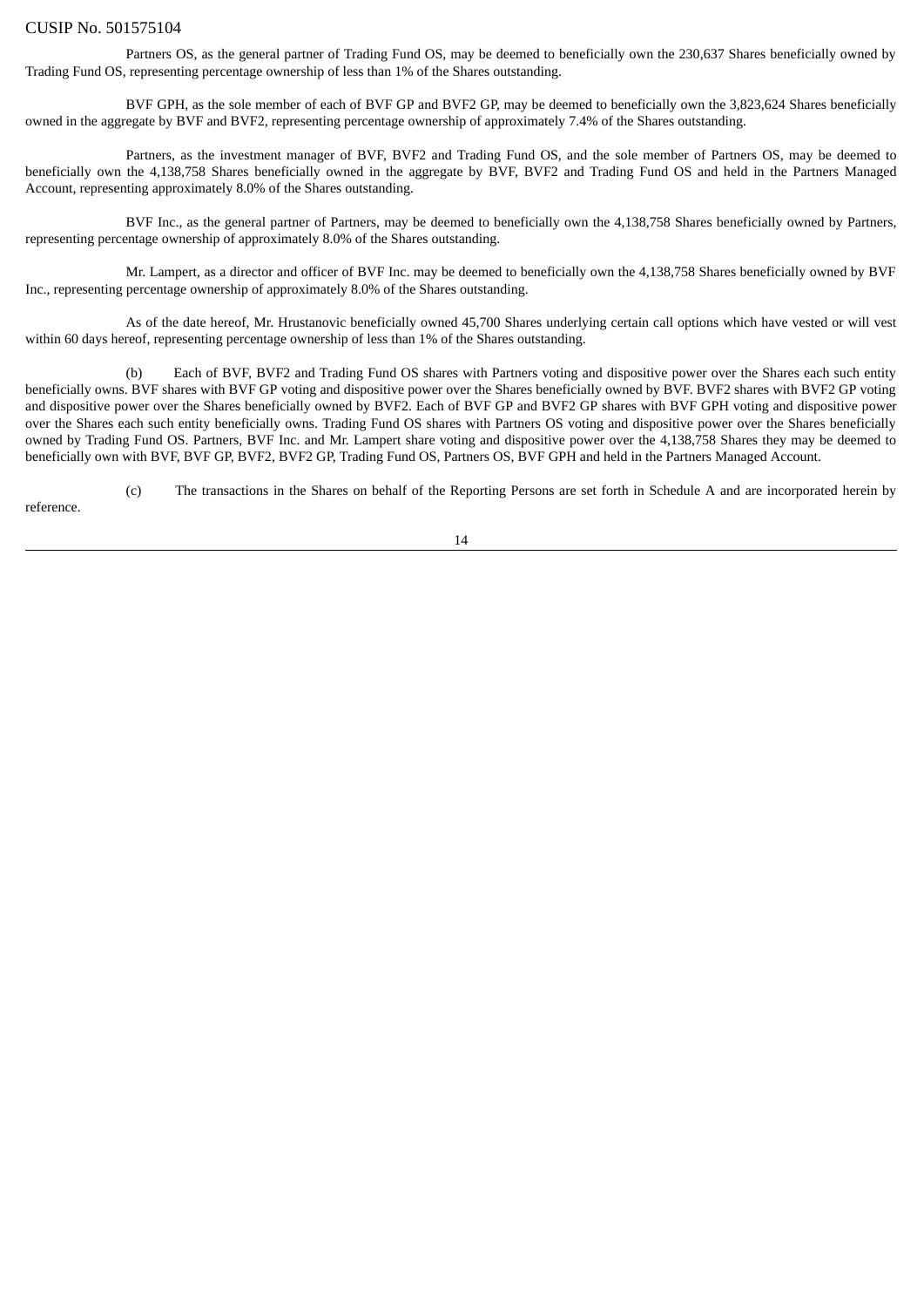#### **SIGNATURES**

After reasonable inquiry and to the best of his or its knowledge and belief, each of the undersigned certifies that the information set forth in this statement is true, complete and correct.

Dated: June 1, 2022

- 
- By: /s/ Mark N. Lampert Mark N. Lampert By: /s/ Mark N. Lampert **Chief Executive Officer** Mark N. Lampert

## BVF I GP LLC

By: /s/ Mark N. Lampert Mark N. Lampert By: /s/ Mark N. Lampert Chief Executive Officer Mark N. Lampert

#### BIOTECHNOLOGY VALUE FUND II, L.P.

- By: BVF II GP LLC, its general partner
- By: /s/ Mark N. Lampert Mark N. Lampert By: /s/ Mark N. Lampert Chief Executive Officer By: /s/ Mark N. Lampert Mark N. Lampert Chief Executive Officer

## BVF II GP LLC

- By: /s/ Mark N. Lampert Mark N. Lampert By: /s/ Mark N. Lampert Chief Executive Officer Mark N. Lampert
- BVF PARTNERS OS LTD.
- By: BVF Partners L.P., its sole member MARK N. LAMPERT
- By: BVF Inc., its general partner
- By: /s/ Mark N. Lampert /s/ Gorjan Hrustanovic President

#### BIOTECHNOLOGY VALUE FUND, L.P. BIOTECHNOLOGY VALUE TRADING FUND OS LP

- By: BVF I GP LLC., its general partner **By: BVF Partners L.P.**, its investment manager
	- By: BVF Inc., its general partner
	- - President

# BVF GP HOLDINGS LLC

Chief Executive Officer

### BVF PARTNERS L.P.

- By: BVF Inc., its general partner
- President

#### BVF INC.

President

/s/ Mark N. Lampert

Mark N. Lampert GORJAN HRUSTANOVIC